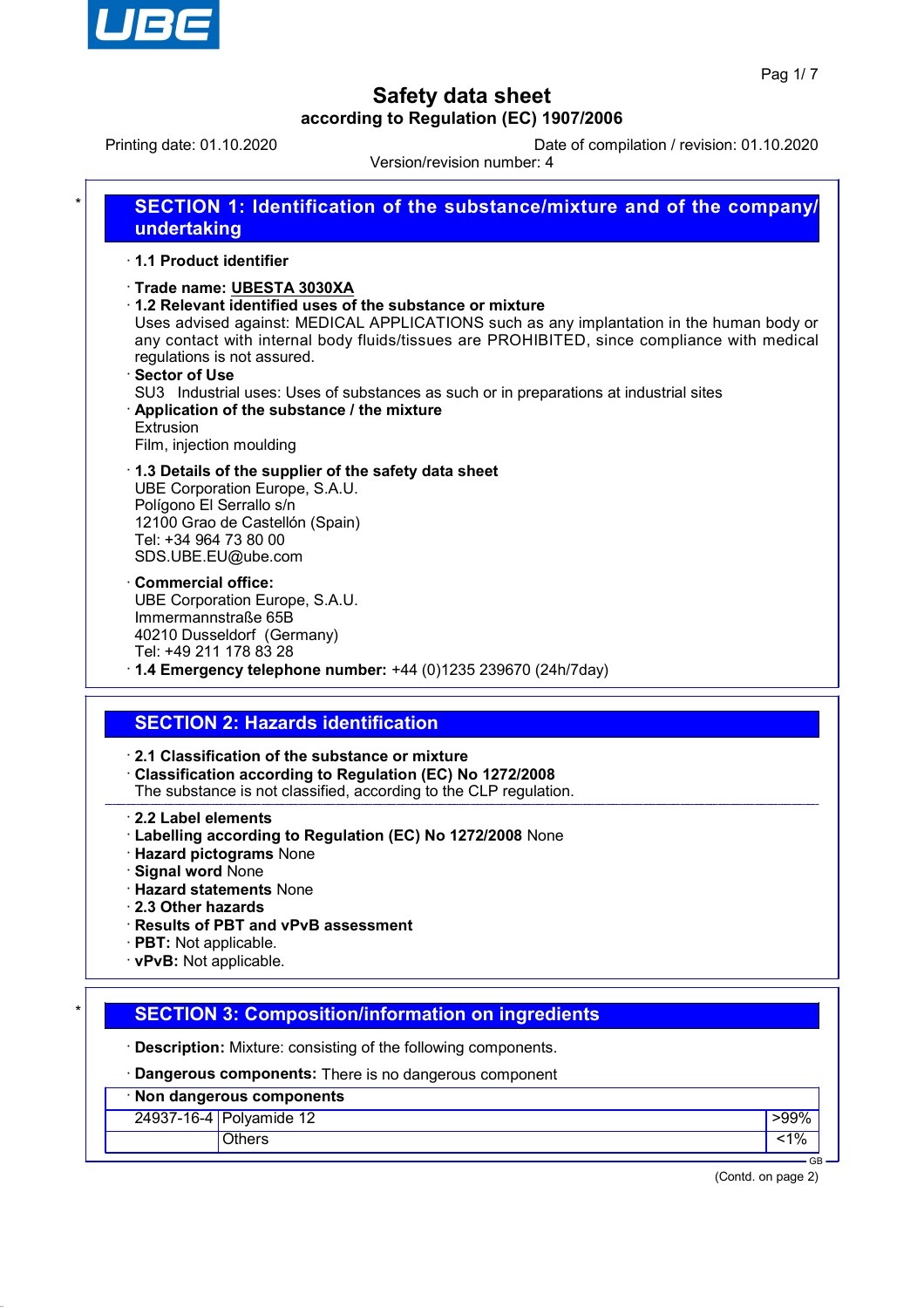

Printing date: 01.10.2020 Date of compilation / revision: 01.10.2020

Version/revision number: 4

**Trade name: UBESTA 3030XA**

#### **SECTION 4: First aid measures**

- · **4.1 Description of first aid measures**
- · **General information:**
- Take affected persons out into the fresh air. Seek medical treatment.
- No special measures required.
- · **After inhalation:**

If exposed to vapors from heating and molding material , remove to fresh air .

If symptoms, coughing and discomfort in nose and throat remain, get medical attention.

· **After skin contact:**

If redness, itching or burning sensation develops, get medical attention.

After contact with the molten product, cool rapidly with cold water.

Do not pull solidified product off the skin.

- Seek medical treatment.
- · **After eye contact:**

Inmediately flush exposed area with copious amounts of tepid water for at least 15 minutes If redness, itching or burning sensation develops, do not rub eyes and immediately get medical attention.

- · **After swallowing:** Rinse out mouth and then drink plenty of water.
- · **4.2 Most important symptoms and effects, both acute and delayed** At molten state, expected to cause burns to skin.

Irreversible dermatitis will occur if you do not wash affected skin immediately and thoroughly. · **4.3 Indication of any immediate medical attention and special treatment needed**

Treatment: Treat according to symptoms (decontamination, vital functions), no known specific antidote.

### **SECTION 5: Firefighting measures**

- · **5.1 Extinguishing media** · **Suitable extinguishing agents:**
- **Water** Fire-extinguishing powder Carbon dioxide
- · **For safety reasons unsuitable extinguishing agents:** Not known
- · **5.2 Special hazards arising from the substance or mixture**

In case of fire, the following can be released: Carbon monoxide (CO) Carbon Dioxide (CO2) Under certain fire conditions, traces of other toxic gases cannot be excluded, e.g.: Hydrogen cyanide (HCN)

- Ammonia (NH3)
- · **5.3 Advice for firefighters**
- · **Protective equipment:** Firefighters should wear appropriate protective equipment
- · **Additional information**
- Cool endangered receptacles with water spray.

Collect contaminated fire fighting water separately. It must not enter the sewage system.

#### **SECTION 6: Accidental release measures**

· **6.1 Personal precautions, protective equipment and emergency procedures** Stop leak if you can do so without risk

(Contd. on page 3)

GB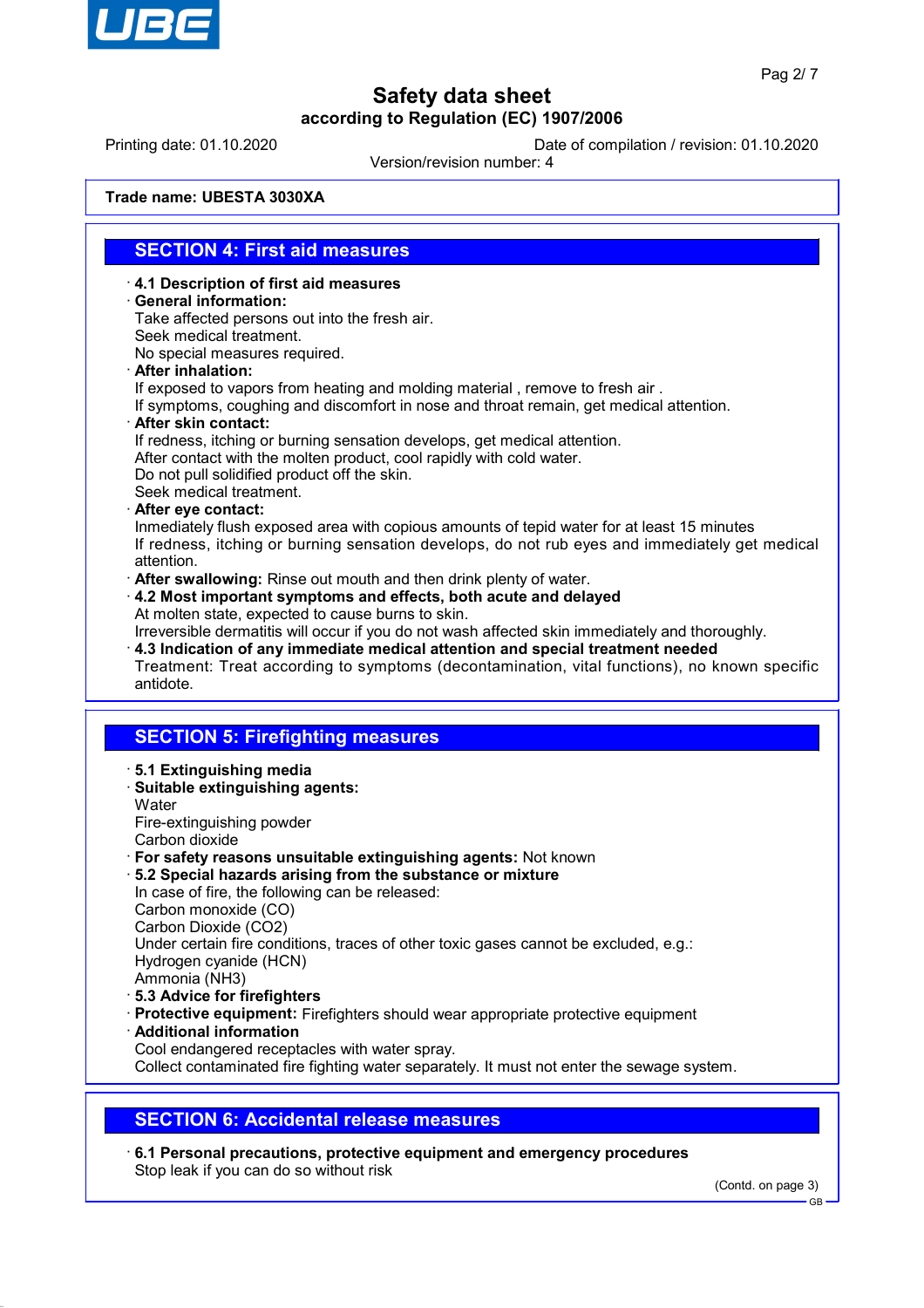

Printing date: 01.10.2020 Date of compilation / revision: 01.10.2020

Version/revision number: 4

**Trade name: UBESTA 3030XA**

Remove combustible materials Ensure adequate ventilation

Use personal protective equipment as indicated in paragraph 8

- · **6.2 Environmental precautions:** Do not allow to enter sewers/ surface or ground water.
- · **6.3 Methods and material for containment and cleaning up:**

Sweep up to prevent slipping on polymer pellets

Send for recovery or disposal in suitable receptacles.

· **6.4 Reference to other sections**

See Section 7 for information on safe handling.

See Section 8 for information on personal protection equipment.

See Section 13 for disposal information.

### **SECTION 7: Handling and storage**

· **7.1 Precautions for safe handling**

Melted state:

Avoid skin contact with the liquefied material.

Avoid breathing dust/fume/vapours.

Keep away from foodstuffs, beverages and feed.

Immediately remove all soiled and contaminated clothing

Wash hands before breaks and at the end of work.

Do not eat, drink, smoke or sniff while working.

· **Information about fire - and explosion protection:** No special measures required.

- · **7.2 Conditions for safe storage, including any incompatibilities**
- · **Storage:**

· **Requirements to be met by storerooms and receptacles:** Store in cool, dry conditions in well sealed receptacles.

· **Information about storage in one common storage facility:** Not required.

- · **Further information about storage conditions:** None.
- · **7.3 Specific end use(s)** See item 1.2

**SECTION 8: Exposure controls/personal protection**

- · **Additional information about design of technical facilities:** Adequate ventilation should be maintained at handing. Additionally, local exhaust ventilation recommended at melting process.
- · **8.1 Control parameters**
- · **Ingredients with limit values that require monitoring at the workplace:** Not required.
- · **Additional information:** The lists valid during the making were used as basis.
- · **8.2 Exposure controls**
- · **Personal protective equipment:**
- · **General protective and hygienic measures:** In accordance with Directive 89/686/EEC on personal protective equipment · **Respiratory protection:** Not necessary if room is well-ventilated. Use suitable respiratory protective device in case of insufficient ventilation. Wear a respirator conforming to EN140 at least with Type A filter. · **Protection of hands:**
- Molten state:

(Contd. on page 4)

GB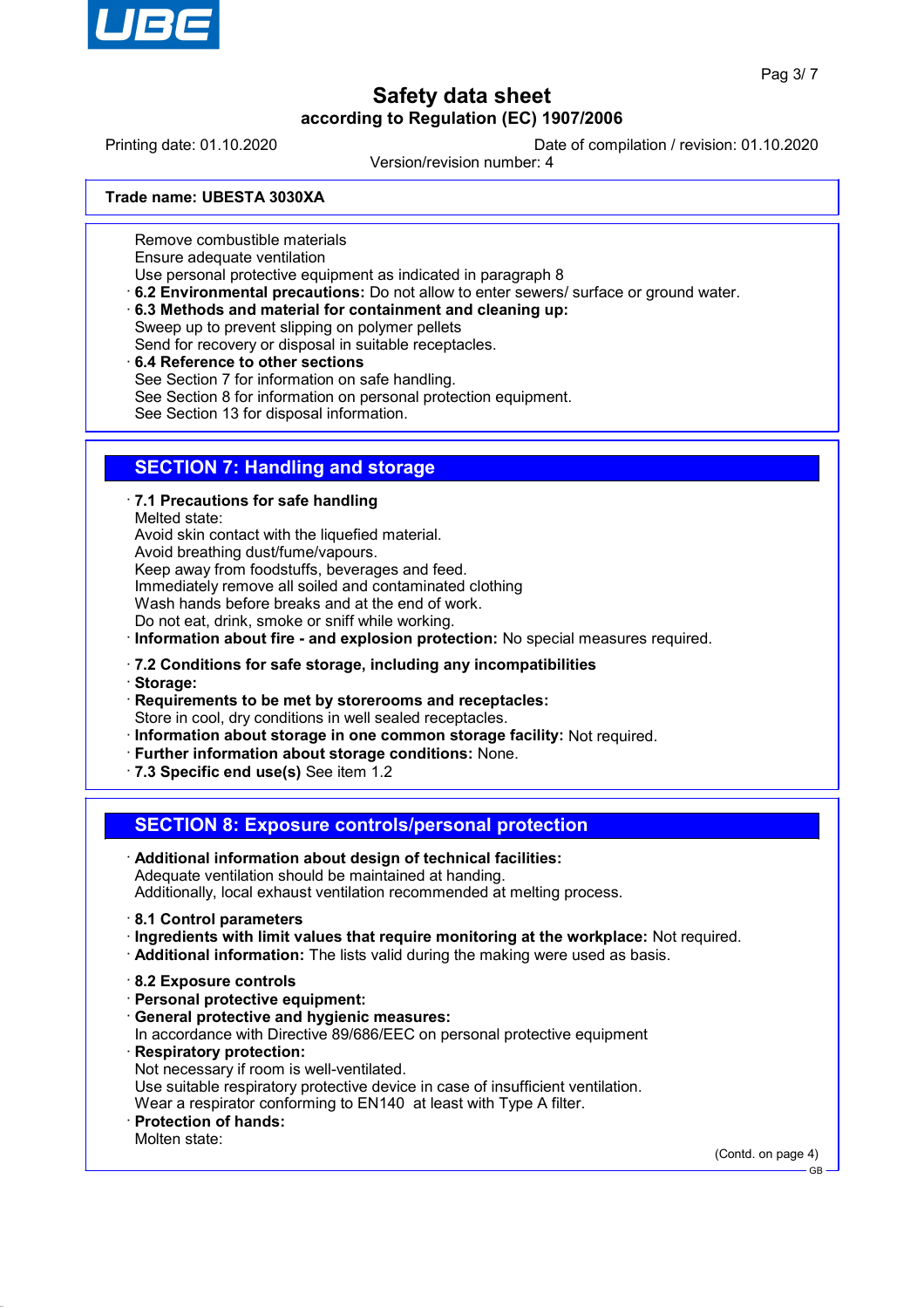

Printing date: 01.10.2020 **Date of compilation / revision: 01.10.2020** 

Version/revision number: 4

#### **Trade name: UBESTA 3030XA**

Heat protection gloves



Protective gloves

The glove material has to be impermeable and resistant to the product/ the substance/ the preparation.

Due to missing tests no recommendation to the glove material can be given for the product/ the preparation/ the chemical mixture.

Selection of the glove material on consideration of the penetration times, rates of diffusion and the degradation

#### · **Material of gloves**

Leather gloves

The selection of the suitable gloves does not only depend on the material, but also on further marks of quality and varies from manufacturer to manufacturer.

#### · **Eye protection:**

Safety goggles should be worn. At treating hot polymer or molten polymer, face shield should be recommended.

Molten state:



Safety glasses

· **Skin and body protection:** Protective work clothing

· **Limitation and supervision of exposure into the environment**

Prevent the material from spreading into the environment.

#### **SECTION 9: Physical and chemical properties**

| 9.1 Information on basic physical and chemical properties<br><b>General Information</b><br>· Appearance:           |                                               |
|--------------------------------------------------------------------------------------------------------------------|-----------------------------------------------|
| Form:                                                                                                              | <b>Pellets</b>                                |
| Colour:                                                                                                            | Natural                                       |
| · Odour:                                                                                                           | Odourless                                     |
| Odour threshold:                                                                                                   | Not determined.                               |
| · pH-value:                                                                                                        | Not applicable for being a solid              |
| <b>Change in condition</b><br>Melting point/freezing point:<br>Initial boiling point and boiling range: Not tested | 170-185 °C (PA12)                             |
| · Flash point:                                                                                                     | Not tested                                    |
| · Flammability (solid, gas):                                                                                       | Not tested                                    |
| · Ignition temperature                                                                                             | Not determined                                |
| · Decomposition temperature:                                                                                       | Not determined.                               |
| $\cdot$ Auto-ignition temperature:                                                                                 | Not determined.                               |
| <b>Explosive properties:</b>                                                                                       | Product does not present an explosion hazard. |
|                                                                                                                    | (Contd. on page 5)                            |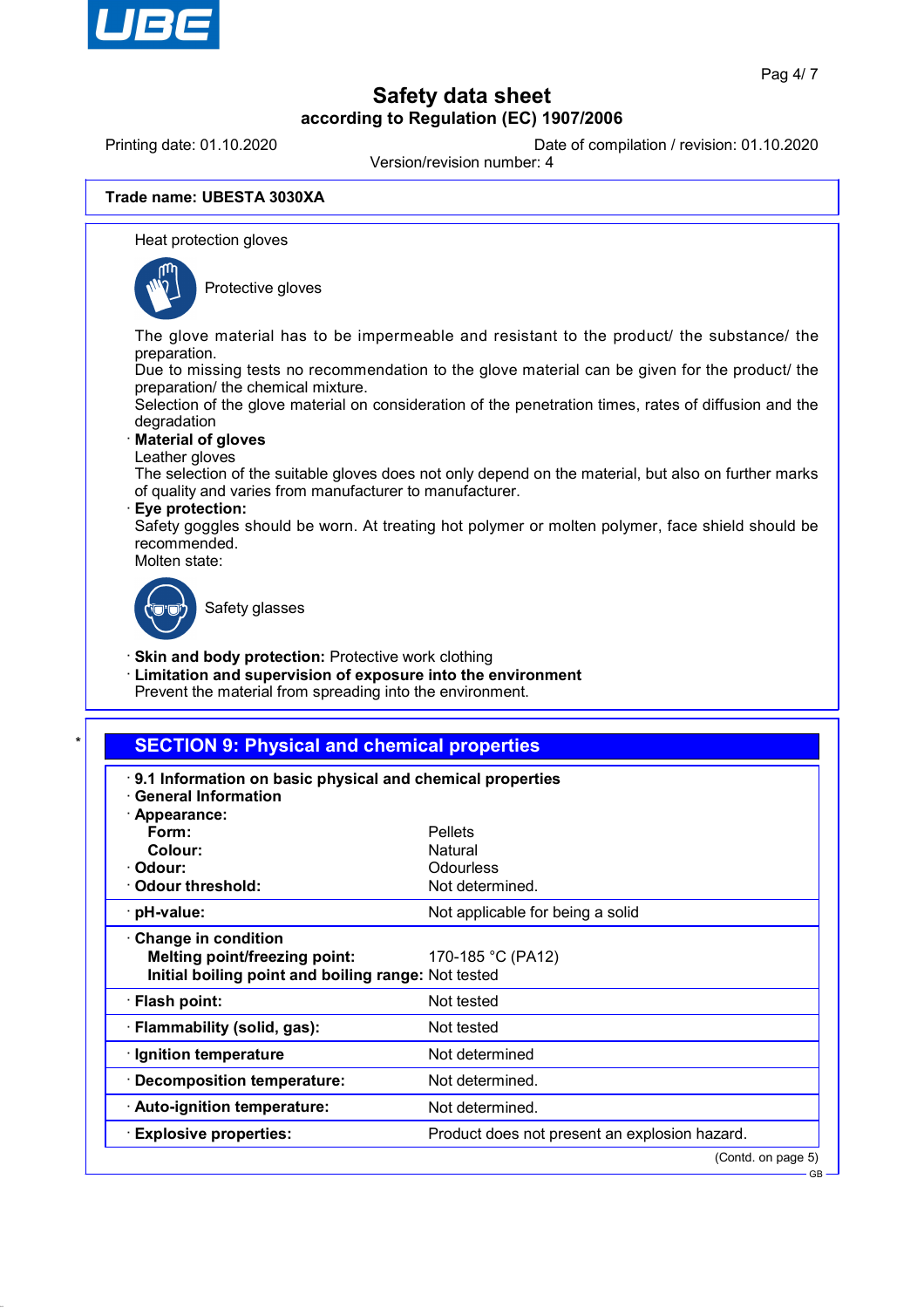

Printing date: 01.10.2020 Date of compilation / revision: 01.10.2020

Version/revision number: 4

**Trade name: UBESTA 3030XA**

| $\cdot$ Explosion limits:                 |                                            |
|-------------------------------------------|--------------------------------------------|
| Lower:                                    | Not applicable for being a solid           |
| Upper:                                    | Not applicable for being a solid           |
| <b>Oxidising properties</b>               | No oxidising properties                    |
| · Vapour pressure:                        | Not applicable for being a solid           |
| · Density:                                |                                            |
| <b>Relative density</b>                   | Not determined.                            |
| <b>Vapour density</b>                     | Not applicable for being a solid           |
| <b>Evaporation rate</b>                   | Not applicable for being a solid           |
| · Solubility in / Miscibility with        |                                            |
| water:                                    | Insoluble.                                 |
| · Partition coefficient: n-octanol/water: | Not determined.                            |
| · Viscosity:                              |                                            |
| Dynamic:                                  | Not applicable.                            |
| Kinematic:                                | Not applicable.                            |
| · Solvent content:                        |                                            |
| <b>Organic solvents:</b>                  | $0.0\%$                                    |
| VOC (EC)                                  | 0.00%                                      |
| Solids content:                           | 100.0%                                     |
| $\cdot$ 9.2 Other information             | No further relevant information available. |

### **SECTION 10: Stability and reactivity**

- · **10.1 Reactivity** Stable under ordinary conditions of use and storage.
- · **10.2 Chemical stability**
- Stable at environment temperature.
- The product is stable if stored and handled as prescribed/indicated
- · **Thermal decomposition / conditions to be avoided:** No decomposition if used according to specifications.
- · **10.3 Possibility of hazardous reactions** No hazardous reactions if stored and handled as prescribed/indicated. · **10.4 Conditions to avoid** Avoid heat, flames, sparks and other sources of ignition. Avoid high temperature
- · **10.5 Incompatible materials:** Oxidizing agents, acids, bases and reactive agents.
- · **10.6 Hazardous decomposition products:**
- Carbon monoxide and carbon dioxide Hydrogen cyanide (prussic acid)
- Ammonia

### **SECTION 11: Toxicological information**

- · **11.1 Information on toxicological effects**
- · **Acute toxicity** Based on available data, the classification criteria are not met.
- · **Primary irritant effect:**
- · **Skin corrosion/irritation** Not classified (Lack of data)
- · **Serious eye damage/irritation** Not classified (Lack of data)

(Contd. on page 6)

GB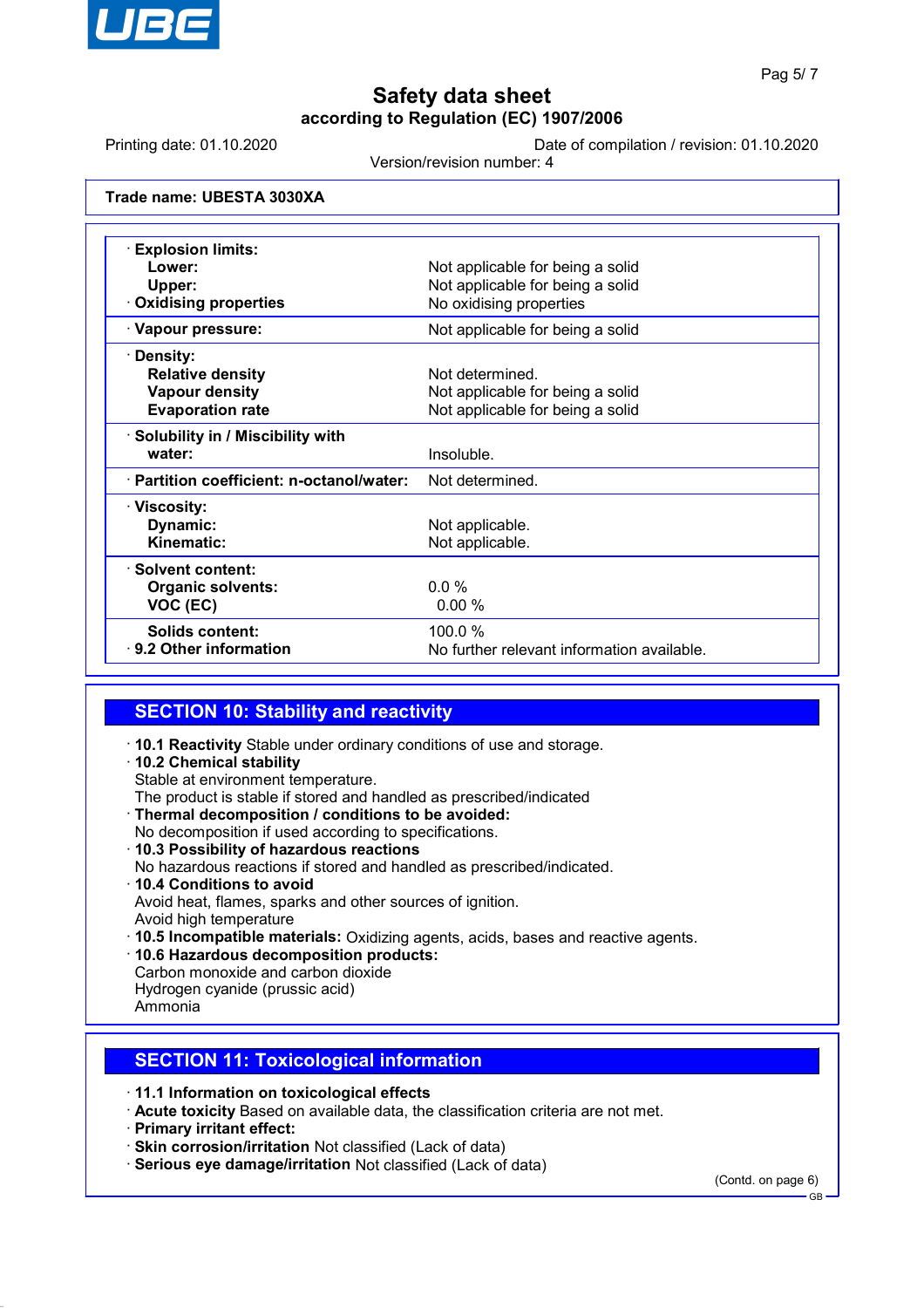

Printing date: 01.10.2020 Date of compilation / revision: 01.10.2020

Version/revision number: 4

**Trade name: UBESTA 3030XA**

- · **Respiratory or skin sensitisation** Not classified (Lack of data)
- · **Other information (about experimental toxicology):**

Aspiration hazard: No further relevant information available.

- · **CMR effects (carcinogenity, mutagenicity and toxicity for reproduction)** No further relevant information available.
- · **Germ cell mutagenicity** Based on available data, the classification criteria are not met.
- · **Carcinogenicity** Based on available data, the classification criteria are not met.
- · **Reproductive toxicity** Based on available data, the classification criteria are not met.
- · **STOT-single exposure** Based on available data, the classification criteria are not met.
- · **STOT-repeated exposure** Based on available data, the classification criteria are not met.
- · **Aspiration hazard** Based on available data, the classification criteria are not met.

#### **SECTION 12: Ecological information**

- · **12.1 Toxicity**
- · **Aquatic toxicity:** No further relevant information available.
- · **12.2 Persistence and degradability** No further relevant information available.
- · **12.3 Bioaccumulative potential** No further relevant information available.
- · **12.4 Mobility in soil** No further relevant information available.
- · **12.5 Results of PBT and vPvB assessment**
- · **PBT:** Not applicable.
- · **vPvB:** Not applicable.

· **12.6 Other adverse effects** No further relevant information available.

### **SECTION 13: Disposal considerations**

#### · **13.1 Waste treatment methods**

· **Recommendation**

Chemical residues generally count as special waste Disposal must be made according to official regulations.

- · **Uncleaned packaging:**
- · **Recommendation:**

Packaging may contain residues of the product and should be treated accordingly.

| <b>SECTION 14: Transport information</b>               |                                                                                  |  |
|--------------------------------------------------------|----------------------------------------------------------------------------------|--|
| $\cdot$ 14.1 UN-Number<br>· ADR, ADN, IMDG, IATA       | The substance is not classified under transport<br>regulations<br>Not applicable |  |
| 14.2 UN proper shipping name<br>· ADR, ADN, IMDG, IATA | The substance is not classified under transport<br>regulations<br>Not applicable |  |
| · 14.3 Transport hazard class(es)                      | The substance is not classified under transport<br>regulations                   |  |
| · ADR, ADN, IMDG, IATA<br>· Class                      | Not applicable                                                                   |  |
|                                                        | (Contd. on page 7)                                                               |  |

GB